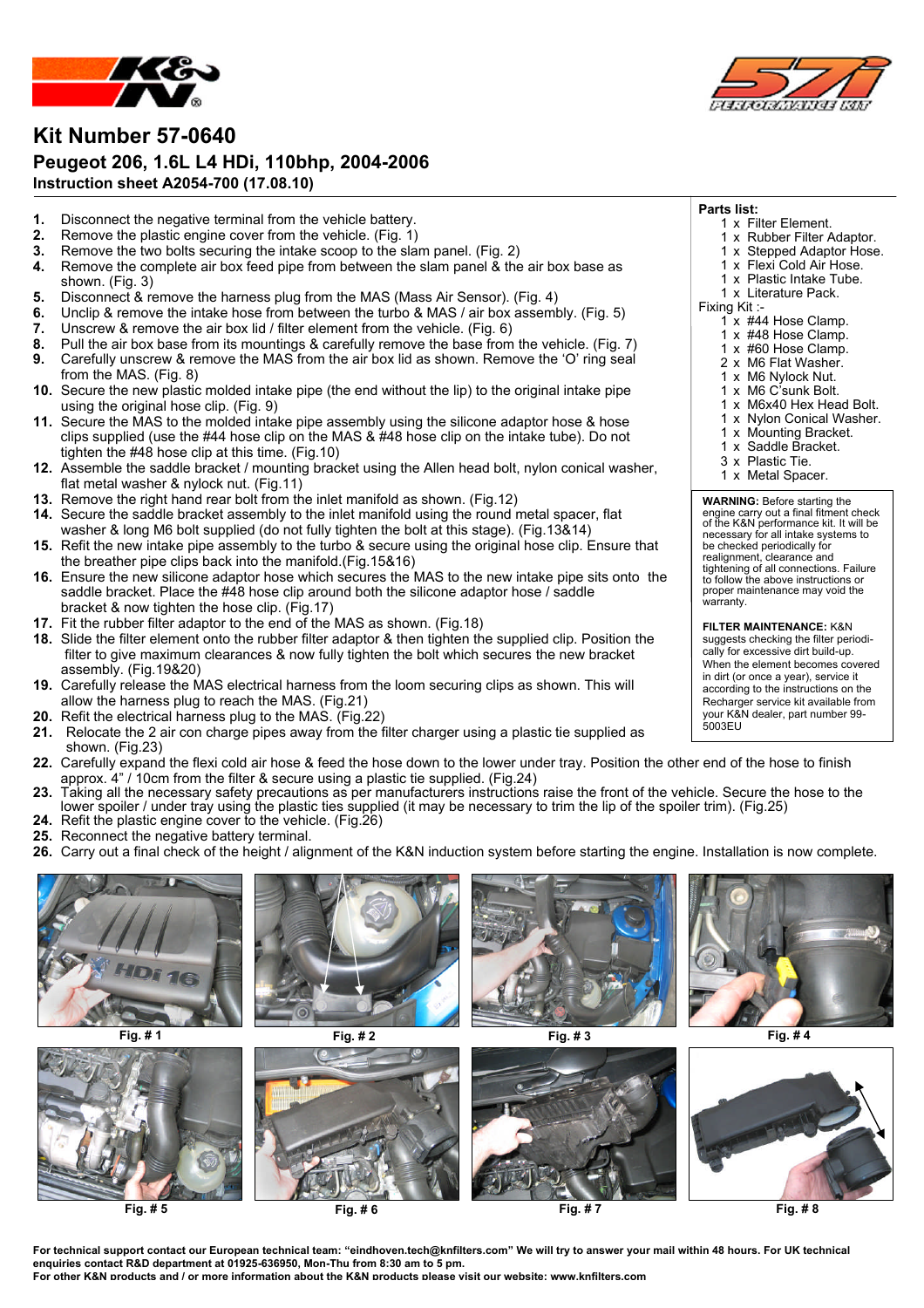



**57-0640 A2054-700**



**For technical support contact our European technical team: ³eindhoven.tech@knfilters.com´ We will try to answer your mail within 48 hours. For UK technical enquiries contact R&D department at 01925-636950, Mon-Thu from 8:30 am to 5 pm.**

**For other K&N products and / or more information about the K&N products please visit our website: www.knfilters.com**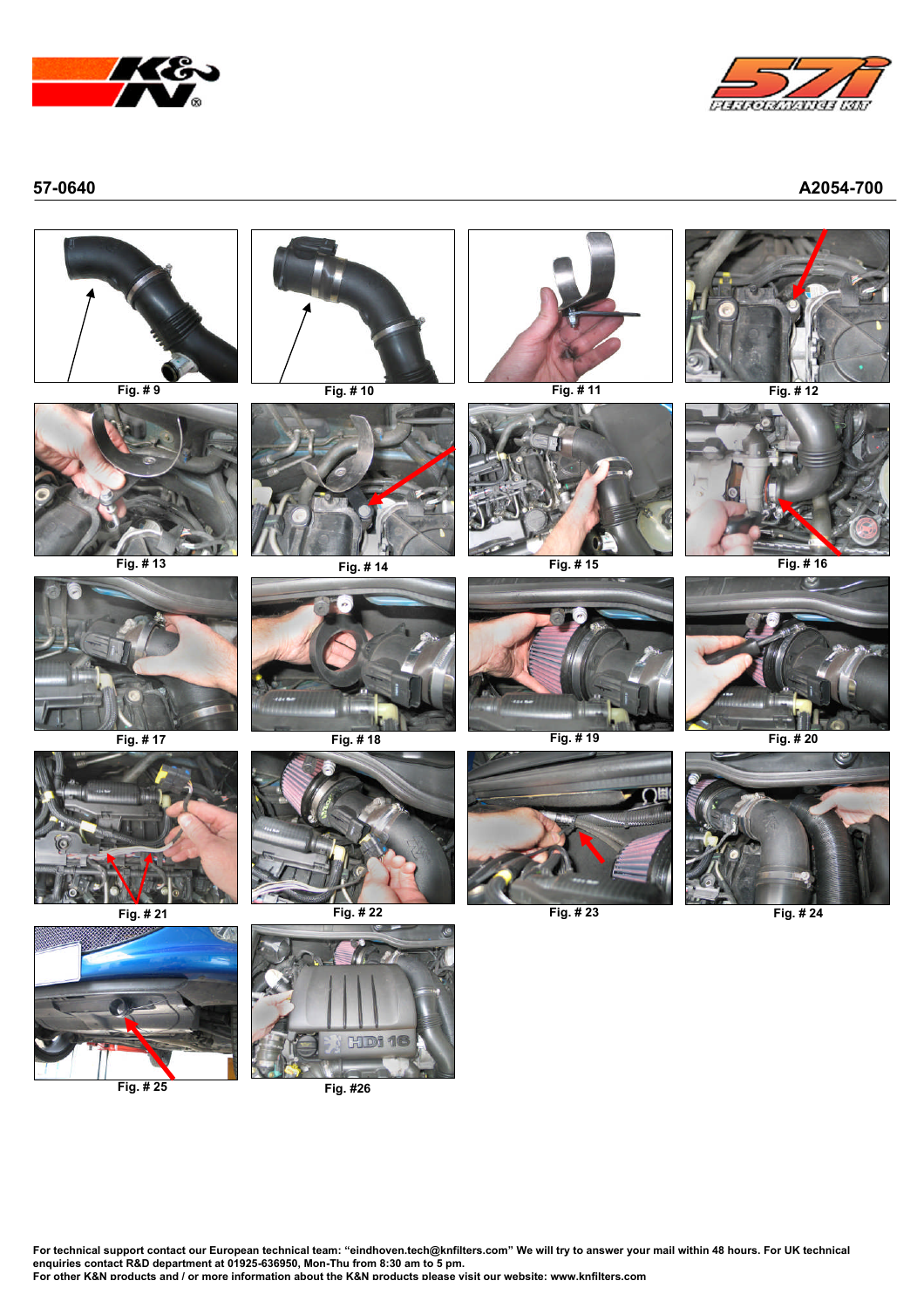



# **Artikelnummer 57-0640 Peugeot 206, 1.6L L4 HDi, 110bhp, 2004-2006 Instructieblad No. A2054-700**

- **1,** Haal de sleutel uit het contactslot en neem de negatieve accukabel los. **Onderdelen 2,** *(Fig. 1)* Verwijder de afdekplaat van de motor. **3,** *(Fig. 2)* Draai de bouten los waarmee de inlaatsnorkel aan de auto bevestigd is. **4,** *(Fig. 3)* Verwijder de toevoerpijp naar het luchtfilterhuis uit de auto zoals afgebeeld. **5,** *(Fig. 4)* Neem de stekker van de luchtmassameter (LMM) los. **6,** *(Fig. 5)* Maak de inlaatslang tussen luchtfilterhuis en turbo los en verwijder deze. **7,** *(Fig. 6)* Draai de bouten los en verwijder het deksel van het luchtfilterhuis uit de auto. Verwijder het luchtfilter-element uit het luchtfilterhuis. **8,** *(Fig. 7)* Trek voorzichtig de luchtfilterbak uit zijn bevestigingsrubbers en verwijder hem uit de auto zoals afgebeeld. **9,** *(Fig. 8)* Draai de schroeven los en verwijder voorzichtig de LMM van het luchtfilterhuis. Verwijder de rubberen ring van het einde van de LMM. **10,** *(Fig. 9)* Bevestig de geleverde kunststof inlaatpijp (het einde zonder het opstaande randje) in de originele inlaatbuis met de originele slangklem zoals afgebeeld. **11,** *(Fig. 10)* Monteer de LMM aan de inlaatbuis met de geleverde siliconenslang en slangklemmen zoals afgebeeld. Gebruik de #44 slangklem voor de LMM en de #48 slanklem voor de pijp. De #48 slangkelm nog niet geheel vastdraaien! **12,** *(Fig. 11)* Monteer de halfronde beugel op de bevestigingsbeugel met de bijgeleverde platkopschroef, conische ring, platte metalen ring en borgmoer. **13,** *(Fig. 12)* Verwijder de aangeduide bout van de motor zoals afgebeeld. **14,** *(Fig.13) (Fig.14)* Bevestig de samengestelde beugel aan de motor met de geleverde metalen afstandsbus,  $H<sup>(Fig.14)</sup>$  lange zeskantbout en vlakke metalen ring. Nog niet geheel vastzetten! 1x Filter-Element 1x Rubber Filter-Adapter 1x Siliconen Verloopslang 1x Flexibele Koude-Luchtslang 1x Kunststof Inlaatpijp 1x Documentatieset 1x #44 Slangklem 1x #48 Slangklem 1x #60 Slangklem 2x Metalen Ring M6 1x Borgmoer M6 1x Conische Platkopschroef, M6 1x Bout M6x40 1x Conische Ring, Nylon 1x Beugel 1x Halfronde Beugel 3x Tie-W rap 1x Aftandsbus, Metaal
- **15,** *(Fig.15) (Fig.16)* Bevestig de samengestelde inlaatbuis op de turbo met de originele slangklem zoals  $F<sub>g.16</sub>$  afgebeeld. Zorg dat de ontluchtingspijp weer goed aansluit op het spruitstuk!
- **16,** *(Fig. 17)* Plaats de siliconenslang door de halfronde beugel; schuif nu de slangklem om de halfronde beugel en siliconenslang zoals afgebeeld en draai deze volledig vast.
- **17,** *(Fig. 18)* Schuif voorzichtig de rubber filter-adapter op de inlaatkant van de LMM.
- 18, *(Fig.19)* Plaats het filter op de rubber filter-adapter met de geleverde slangklem. Zorg nu dat alle<br><sup>(Fig.20)</sup> delen vrijliggen en draai alle bevestigingspunten goed vast.
- **19,** *(Fig. 21)* Maak voorzichtig de elektrische draden van de LMM los van de klemmetjes zoals afgebeeld; zo kan de stekker weer op de LMM aangesloten worden.
- **20,** *(Fig. 22)* Sluit de stekker weer aan op de LMM.
- **21,** *(Fig. 23)* Bevestig de 2 aircoleidingen uit de buurt van het filter met een geleverde tie-wrap.
- **22,** *(Fig. 24)* Trek de flexibele koude-luchtslang voorzichtig uit. Voer de slang naar beneden, naar de bodemplaat. Richt het uiteinde van de koude-luchtslang op het filter; zorg dat er ongeveer 10 cm ruimte tussen slang en filter zit. Maak de slang vast met een geleverde tie-wrap.
- **23,** *(Fig. 25)* Krik voorzichtig de voorzijde van de auto op. Neem hierbij de aanwijzingen van de autofabrikant en alle veiligheidsmaatregelen in acht. Maak het het einde van de flexibele koude-luchtslang vast aan de bodemplaat/bumperspoiler met de geleverde tie-wraps; het kan nodig zijn om een stukje van de plastic spoilerrand af te snijden.
- **24,** *(Fig. 26)* Plaats de afdekplaat weer op de motor.
- **25,** Sluit de negatieve accukabel weer aan.
- **26,** Controleer nogmaals of alle onderdelen goed bevestigd zijn en vrij liggen alvorens de motor te starten. De inbouw is nu voltooid.

### **WAARSCHUWING:** Controleer nogmaals, alvorens de motor te starten, of de K&N-kit correct gemonteerd is. Het is noodzakelijk om regelmatig te controleren of de inlaatkit nog goed vrij ligt en of alle onderdelen nog goed vast zitten. Indien deze instructies niet worden nageleefd of geen onderhoud wordt gepleegd, kan de garantie komen te vervallen.

**ONDERHOUD VAN HET FILTER:** K&N adviseert om het filter regelmatig te inspecteren op overmatige vervuiling. Pleeg onderhoud volgens de instructies van de Recharger service kit, artikelnummer 99-5003EU, verkrijgbaar bij uw K&N verkooppunt, zodra het filter volledig vervuild is (of eens per jaar).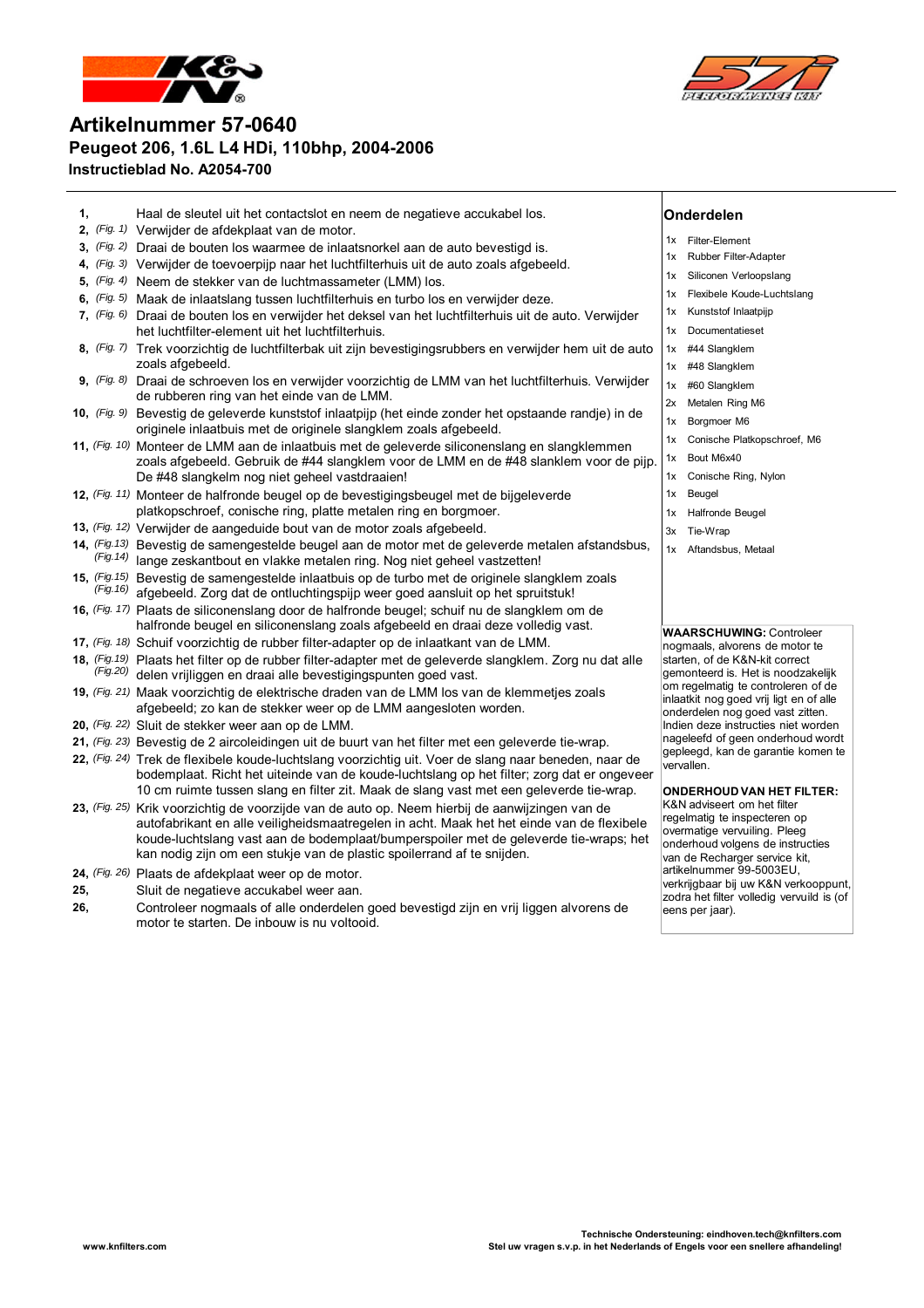



Schmutz bedeckt wird (oder einmal

jährlich).

## **Artikelnummer 57-0640 Peugeot 206, 1.6L L4 HDi, 110bhp, 2004-2006 Instruktionsblatt No. A2054-700**

| 1, |           | Nehme den Schlüssel aus dem Kontaktschloß und klemme das Minuskabel der Batterie<br>ab.                                                                                       | <b>Teile</b> |                                                                                 |
|----|-----------|-------------------------------------------------------------------------------------------------------------------------------------------------------------------------------|--------------|---------------------------------------------------------------------------------|
|    |           |                                                                                                                                                                               | 1x           | Luftfilter                                                                      |
|    |           | 2, (Fig. 1) Entferne die Motordeckplatte vom Fahrzeug.                                                                                                                        | 1x           | Gummilufteinlaßtrichter                                                         |
|    |           | 3, (Fig. 2) Löse die Bolzen die den Einlaßsnorkel ans Auto befestigen.                                                                                                        | 1x           | Übergangsschlauch, silikon                                                      |
|    |           | 4, (Fig. 3) Entferne das Einlaßrohr des Luftfiltergehäuses vom Fahrzeug wie abgebildet.<br>5, $(Fig. 4)$ Löse und entferne den Stecker vom Luftmengenmesser (LMM).            | 1x           | Flexibelen Kaltluftschlauch                                                     |
|    |           | 6, (Fig. 5) Löse und entferne den Einlaßschlauch zwischen Luftfiltergehäuse und Turbogehäuse.                                                                                 | 1x           | Einlaßrohr, kunststoff                                                          |
|    |           | 7, (Fig. 6) Löse die Befestigungsbolzen und entferne den Filterkastendeckel vom Fahrzeug. Entferne                                                                            | 1x           | Dokumentationssatz                                                              |
|    |           | den Luftfilter vom Luftfiltergehäuse.                                                                                                                                         | 1x           | Schlauchschelle #44                                                             |
|    |           | 8, (Fig. 7) Ziehe vorsichtig den Filterkastenboden aus seinen Gummistützen und entferne ihn vom                                                                               | 1x           | Schlauchschelle #48                                                             |
|    |           | Fahrzeug wie abgebildet.                                                                                                                                                      | 1x           | Schlauchschelle #60                                                             |
|    |           | 9, (Fig. 8) Löse die Schrauben und entferne vorsichtig den LMM vom Luftfiltergehäuse. Entferne den<br>Gummiring vom Ende des LMM.                                             | 2x           | Metallring, M6                                                                  |
|    |           | 10, (Fig. 9) Befestige das gelieferte Kunststoffeinlaßrohr (das Ende ohne Erhebung) in den                                                                                    | 1x           | Verschlußmutter, M6                                                             |
|    |           | Originaleinlaßschlauch mit der Originalschlauchschelle wie abgebildet.                                                                                                        | 1x           | Senkschraube, konisch, M6                                                       |
|    |           | 11, (Fig. 10) Befestige den LMM ans Einlaßrohr mit dem gelieferten Silikonschlauch und                                                                                        | 1x           | Bolzen, M6x40                                                                   |
|    |           | Schlauchschellen wie abgebildet. Verwende die #44 Schlauchschelle für den LMM und die<br>#48 Schlauchschelle fürs Rohr. Die #48 Schlauchschelle noch nicht völlig festziehen! | 1x           | Kunststoffring, konisch, Nylon                                                  |
|    |           | 12, (Fig. 11) Befestige den halbrunden Bügel zusammen mit der Halterung mit der gelieferten                                                                                   | 1x           | Halterung                                                                       |
|    |           | Senkschraube, konischem Zwischenring, flachem Metallring & Verschlußmutter.                                                                                                   | 1x           | Halbrunden Bügel                                                                |
|    |           | 13, (Fig. 12) Entferne den angezeigten Bolzen vom Motor wie abgebildet.                                                                                                       | 3x           | Kabelbinder                                                                     |
|    |           | 14, (Fig.13) Befestige die zusammengestellte Halterung auf den Motor mit der gelieferten                                                                                      | 1x           | Metallzwischenbuchse                                                            |
|    | (Fig. 14) | Metallzwischenbuchse, langem Sechskantbolzen und flachem Metallring. Noch nicht völlig                                                                                        |              |                                                                                 |
|    |           | festziehen!                                                                                                                                                                   |              |                                                                                 |
|    |           | 15, (Fig. 15) Befestige das zusammengestellte Einlaßrohr aufsTurbogehäuse mit der                                                                                             |              |                                                                                 |
|    |           | (Fig.16) Originalschlauchschelle wie abgebildet. Achte darauf, daß das Entlüftungsrohr wieder<br>richtig auf dem Krümmer anschließt!                                          |              |                                                                                 |
|    |           | 16, (Fig. 17) Platze den Silikonschlauch durch den halbrunden Bügel; schiebe nun die Schlauchschelle                                                                          |              |                                                                                 |
|    |           | um den halbrunden Bügel und Silikonschlauch wie abgebildet und ziehe sie richtig fest.                                                                                        |              |                                                                                 |
|    |           | 17, (Fig. 18) Schiebe vorsichtig den Gummilufteinlaßtrichter auf der Einlaßseite des LMM.                                                                                     |              |                                                                                 |
|    |           | 18, (Fig. 19) Befestige den Luftfilter auf den Gummilufteinlaßtrichter mit der gelieferten                                                                                    |              | <b>WARNUNG: Prüfe nochmals, bevor</b>                                           |
|    |           | (Fig.20) Schlauchschelle. Stelle alles nach für Raum und ziehe alle Verbindungen fest.                                                                                        |              | Sie den Motor starten, ob das K&N<br>Kit richtig eingebaut ist. Es ist          |
|    |           | 19, (Fig. 21) Trenne vorsichtig die elektrischen Kabel zum LMM von seinen Klammern wie abgebildet;<br>so kann der Stecker wieder auf dem LMM angeschlossen worden.            |              | notwendig um regelmäßig zu prüfen                                               |
|    |           | 20, (Fig. 22) Schließe den Stecker wieder an auf den LMM.                                                                                                                     |              | ob das Kit noch ausreichend frei liegt<br>und das alle Teile richtig fest sind. |
|    |           | 21, (Fig. 23) Befestige die 2 Rohre der Klima-Anlage weg vom Filter mit einem gelieferten Kabelbinder                                                                         |              | Wenn Sie diesen Hinweisen nicht                                                 |
|    |           | wie abgebildet.                                                                                                                                                               |              | folgen oder wenn das Kit nicht<br>gewartet wird, kann die Garantie              |
|    |           | 22, (Fig. 24) Dehne vorsichtig den gelieferten flexibelen Kaltluftschlauch aus. Führe den Schlauch                                                                            |              | verfallen.                                                                      |
|    |           | herunter zur Bodenwanne. Führe das Ende des Kaltluftchlauches zum Filter; es sollte ca.                                                                                       |              |                                                                                 |
|    |           | 10 cm vor dem Filter enden. Befestige den Schlauch mit einem gelieferten Kabelbinder.                                                                                         |              | <b>WARTUNG DES FILTERS:</b><br>K&N schlägt Sie vor, um den Filter               |
|    |           | 23, (Fig. 25) Hebe vorsichtig die Vorderseite des Fahrzeugs an; nehme die Anweisungen des                                                                                     |              | auf übermäßige Schmutzanhäufung                                                 |
|    |           | Fahrzeugherstellers und alle notwendigen Sicherheitsmaßnahmen in acht. Befestige den                                                                                          |              | regelmäßig zu überprüfen. Warten                                                |
|    |           | flexibelen Kaltluftschlauch an die Bodenwanne/Frontspoiler mit den gelieferten<br>Kabelbindern; möglicherweise soll ein kleines Teil vom Spoilerrand abgeschnieden            |              | Sie ihn entsprechend den                                                        |
|    |           | worden.                                                                                                                                                                       |              | Anweisungen im Recharger Service-<br>Kit das von Ihrem K&N Händler              |
|    |           | 24, (Fig. 26) Befestige die Motordeckplatte zurück ins Fahrzeug.                                                                                                              |              | erhältlich ist, Artikelnummer 99-                                               |
|    |           |                                                                                                                                                                               |              | 5003EU, wenn das Element im                                                     |

- 
- **25,** Schließe das Minuskabel der Batterie wieder an. **26,** Prüfe nochmals, bevor Sie den Motor starten, ob alle Teile ausreichend Zwischenraum
	- haben und richtig fest sind. Die Installation ist nun beendet.